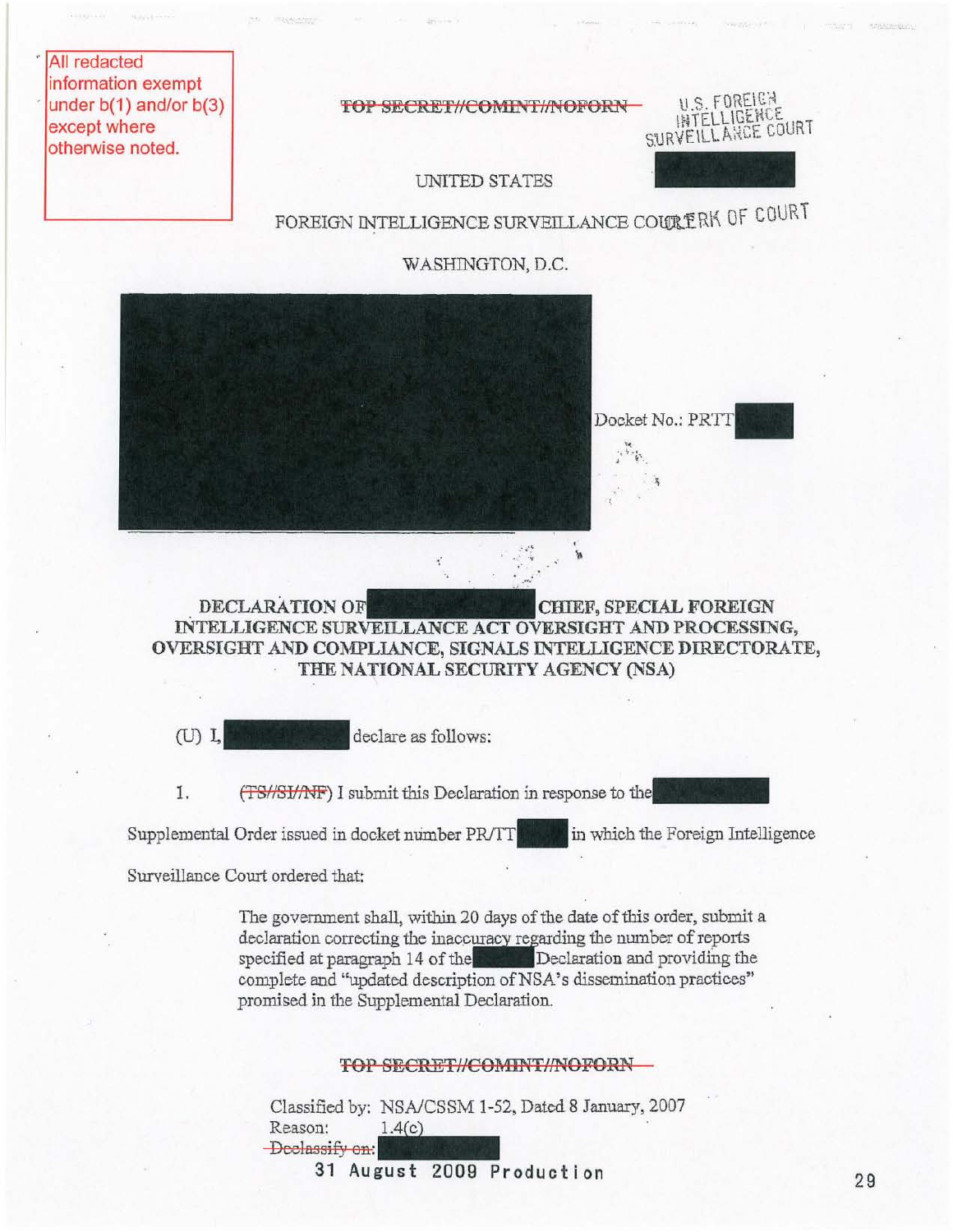#### TOP SECRET//COMINT//NOFORN-

2. (TS//SI/NF) In my Supplemental Declaration filed on Supplemental Declaration"), I explained that the number of PR/TT-related reports produced and disseminated by the NSA may have been larger than the Terminated Telecomputer is reported to the Court in my **Declaration**, attached as Exhibit B to the Application in docket number **PR/TT**. ("Exhibit B"). See Supp. Decl. at 2-3. The NSA has since reviewed its records of all reports issued that may have included PR/TT-derived information, including the records of reports written by analysts not specifically authorized to query the *PR/TT* metadata. Based on that review the NSA has concluded that, as of **Figure 2014** the reports issued that included PR/TT-derived information included the following:

(a)  $\sqrt{TS/ r}$  reports written by PR/TTcleared analysts. The NSA disseminated these reports to several different agencies within the Intelligence Community, including the Federal Bureau of Investigation (FBI), the Central Intelligence Agency (CIA), and me National Counterterrorism Center (NCTC). The NSA also released excerpted information from one of these reports\_ to the and excerpted information from another  $\sim$  method to the

(b)  $(TSHSH)$  One (1) report written by a non-PR/TT-cleared analyst. The NSA disseminated this report, dated the same and to authorized customers including the CIA, FBI, Army INSCOM, the Director of National Intelligence, the Defense Intelligence Agency, and the Air Force OSI. This report described

#### roP SECRET,I/COMINTJINOFORN

<sup>2</sup>**31 August 2009 Production** 

'" A • **• -.**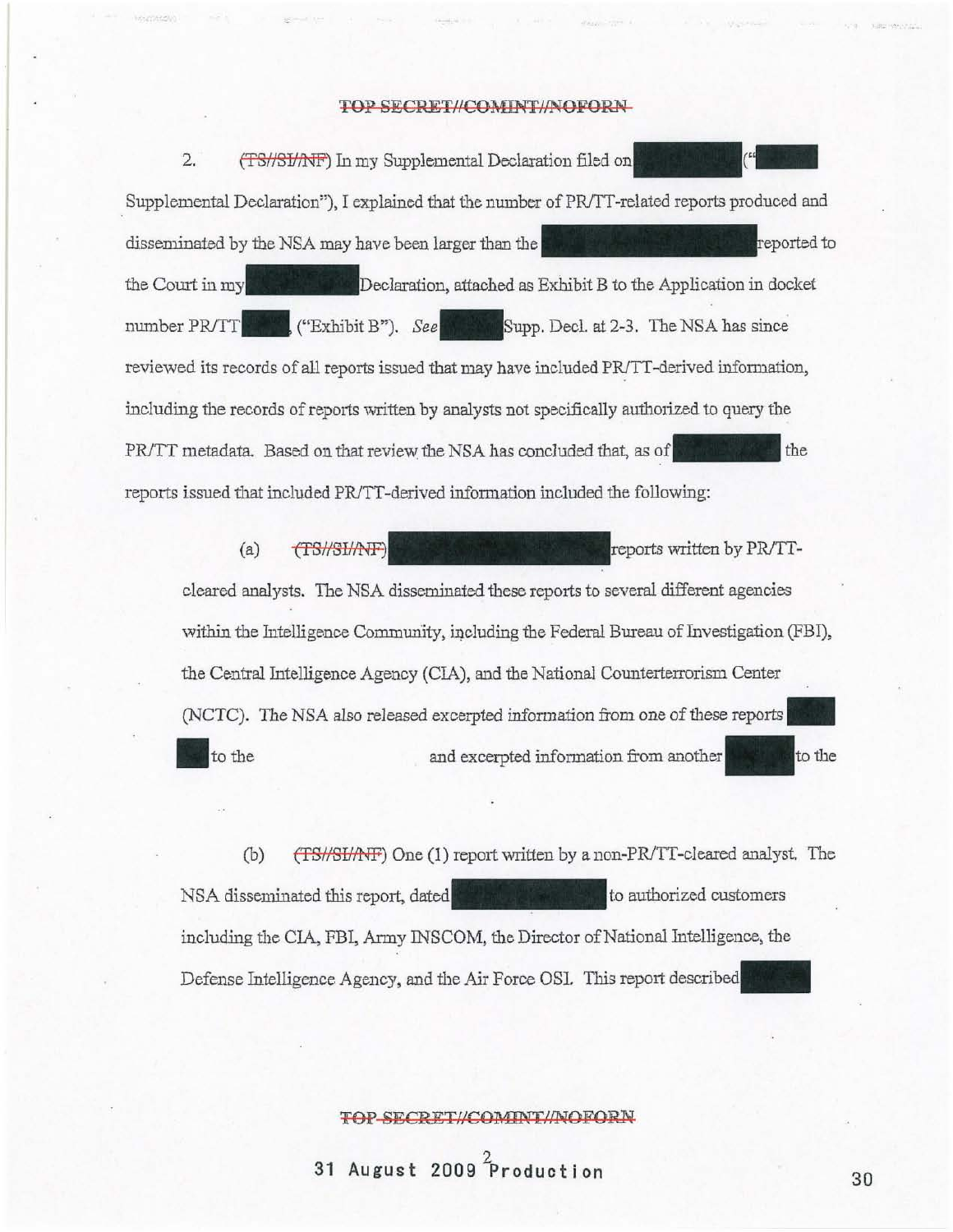## **TOP SECRET//COMINT//NOFORN-**

3. (TS//SI/AFF) To identify the total number of reports produced and disseminated that contained PRiTT-derived information, the NSA reviewed **all** analyst reporting records, including the records of reports written by non-PR/TT-cleared analysts, from the Court's initial authorization in July 2004 in docket number PR/TT when duntil reports, all NSA analysts, including both PR/TT-cleared analysts and non-PR/TT-cleared analysts, are trained to include in any reporting record the sources of the information contained in a report. The NSA's review included an examination of these records, including the fields of each record that might include references to PR/TT-derived source information. The NSA then audited the reports that referenced PR/TT-derived information as a source, and excluded those that referenced *PR/TT* sources but in fact that did not contain *PR/TT*-derived information. Through this methodology the NSA was able to determine that were reports were produced and disseminated from inception of the *PRITT* to

4. (TS/SI/NF) NSA disseminates PR/TT-derived foreign intelligence information through its longstanding foreign intelligence dissemination processes, governed by the United States Signals Intelligence Directive 18 (USSID 18). All NSA analysts, including PR/TTcleared analysts and non-PRITT-cleared analysts, are trained on the requirements of US SID 18

TOP SECRET//COMINT//NOFORN

<sup>&</sup>lt;sup>1</sup> (TS//SI//NF) Admittedly, this methodology would not account for reports issued with PR/TT-derived data that mistakenly failed to reference PR/TT sources. Moreover, this methodology does not take into consideration those disseminations made outside of reports in the preliminary notice of compliance incident filed with the Court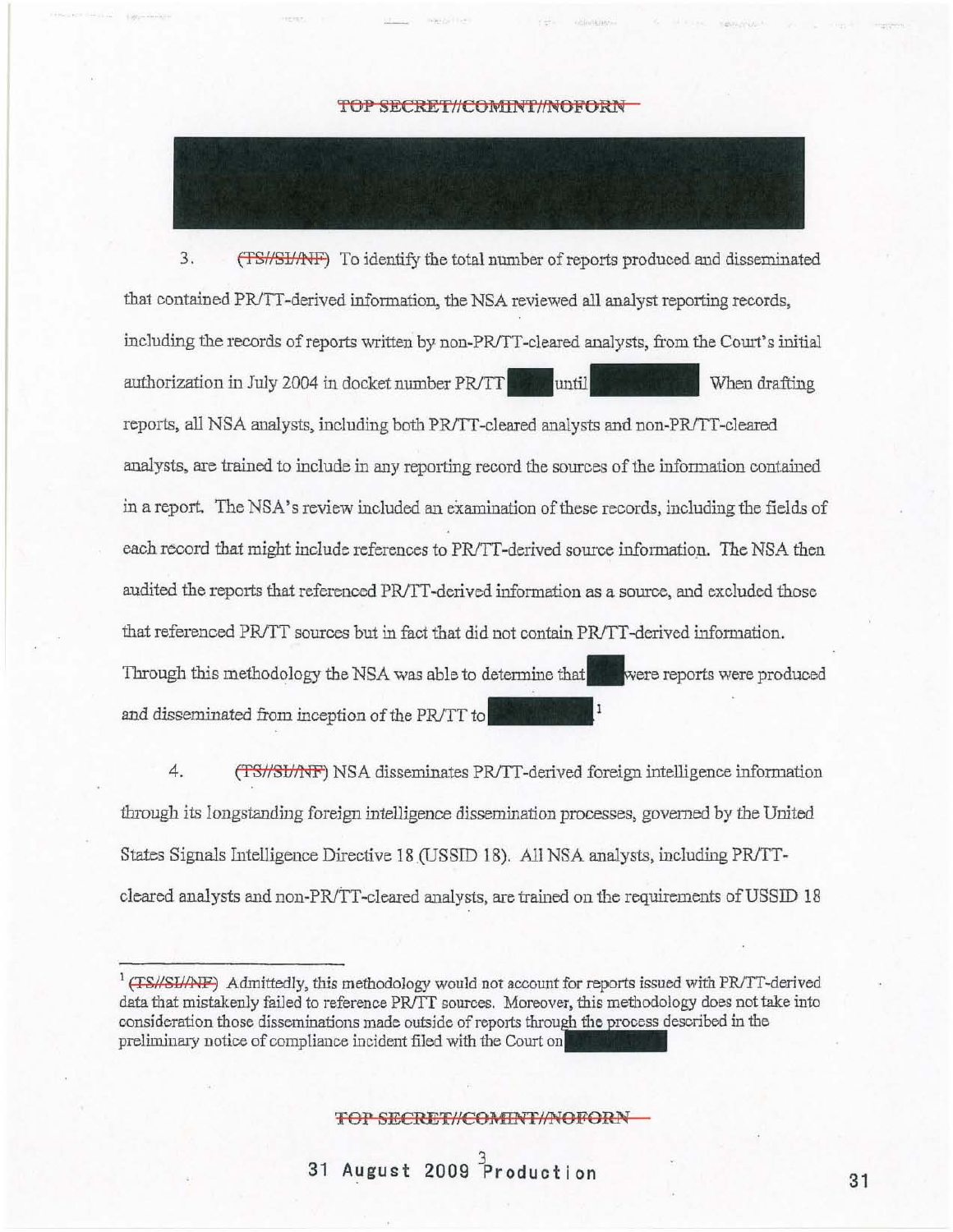# TOP SECRET//COMINT/NOFORN

and all analysts are required to follow USSID 18 when disseminating PRTT-derived information outside the NSA.

5. (TS//SI/AF) Section 7 of USSID 18 describes the dissemination procedures to be followed by NSA analysts. Section 7.1 mandates that

All SIGINT reports will be written so as to focus solely on the activities of foreign entities and persons and their agents. Except as provided in Section 7.2., FOREIGN INTELLIGENCE information concerning U.S. PERSONS must be disseminated in a manner which does not identify the U.S. PERSON. Generic or general terms or phrases must be substituted for the identity (e.g., "U.S. fIrm" for the specific name of a U.S. CORPORATION or "U.S. PERSON" for the specific name of a U.S. PERSON).

Section 7.2, and in particular Section 7.2(c), restricts the dissemination of U.S. person identities.<sup>2</sup> That section authorizes the dissemination of a U.S. person identity if: (1) a determination is made by an appropriate approval authority that the recipient has a need for the identity for the perfonnance of his official duties, and (2) the identity of the U.S. person is necessary to understand the foreign intelligence infonnation or to assess its importance.

6. (TS/SH/NF) Section 7.3 of USSID 18 lists the approval authorities who may approve the dissemination of U.S. person identities. Among those who may approve the dissemination of a U.S. person identity are the Director of the NSA, the Director and Deputy Director of the Signals Intelligence Directorate, and the Senior Operations Officer (SOO) of the National SIGINT Operations Center, NSA's 24-hours, seven days a week watch center. In an emergency situation, however, where the identity of a U.S. person is pertinent to the safety of

### TOP SECRET//COMINT//NOFORN

<sup>&</sup>lt;sup>2</sup> (TS//SI/AVF) Neither Section 7.2(a) nor (b) is applicable to U.S. person information derived from a PR/TT metadata query. Section 7.2(a) allows for the dissemination of U.S. person information when the U.S. person bas consented, and Section 7.2(b) allows for the dissemination of publicly available information about a U.S. person.